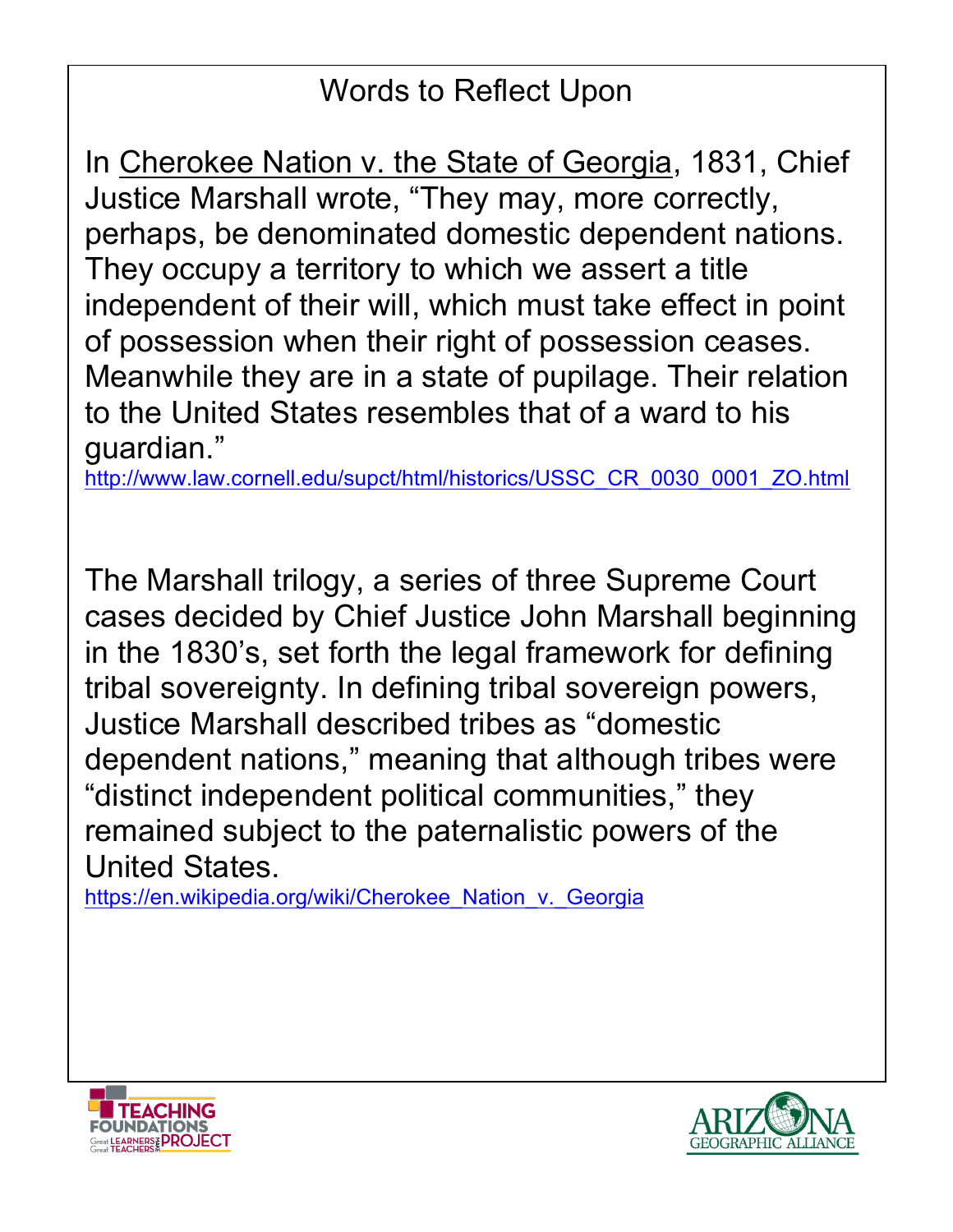# **Student Reading**

American Indian Tribal Governments

American Indians who live on reservations are citizens of the United States but they are also citizens of their reservation. They live on federally protected trust land and must obey federal laws. They must also obey laws of their state and local governments whenever they travel off the reservation, and their own tribal laws and regulations when at home. The tribes must often work with the federal or local governments on issues that concern them both.

Federally recognized Indian tribes are considered to be **domestic dependent nations** and have the right to govern their own people on their reservations. However, not all tribal governments are alike; the type of government they have might have been decided by the treaty they made with the United States government or their own constitution.

You have learned how the United States and your state government are structured and how they run. Now you will read a brief overview of a tribal government; the Navajo Nation Tribal Government. As you read, think about the ways in which it is similar to the U.S. and your state government and ways in which it is different from them.

# The Navajo Nation Tribal Government

The Navajo Nation is the largest Indian reservation in both area and population. It lies within three state boundaries. These states are not allowed to interfere into Navajo affairs. The first representative Navajo government was established in 1923 mainly to deal with mineral leases on the reservation. The government was reorganized in 1938 by the Secretary of the Interior as an agent of the federal government. It is a representative/legislative form of government outlined in the Navajo Nation Code*.* The *Code* includes information such as the Navajo Bill of Rights, the structure of the government, who qualifies for tribal membership and other important matters. The tribe does not have a constitution. The *Code,*  although not a true constitution, functions in a similar manner. The capital of the Navajo Nation is Window Rock, Arizona.

In 1991, the Navajo Nation's government was reorganized to form a three-branch system. The Legislative Branch is the Navajo Nation Council. It is made up of 88 members, called council delegates, elected by registered voters from the 110



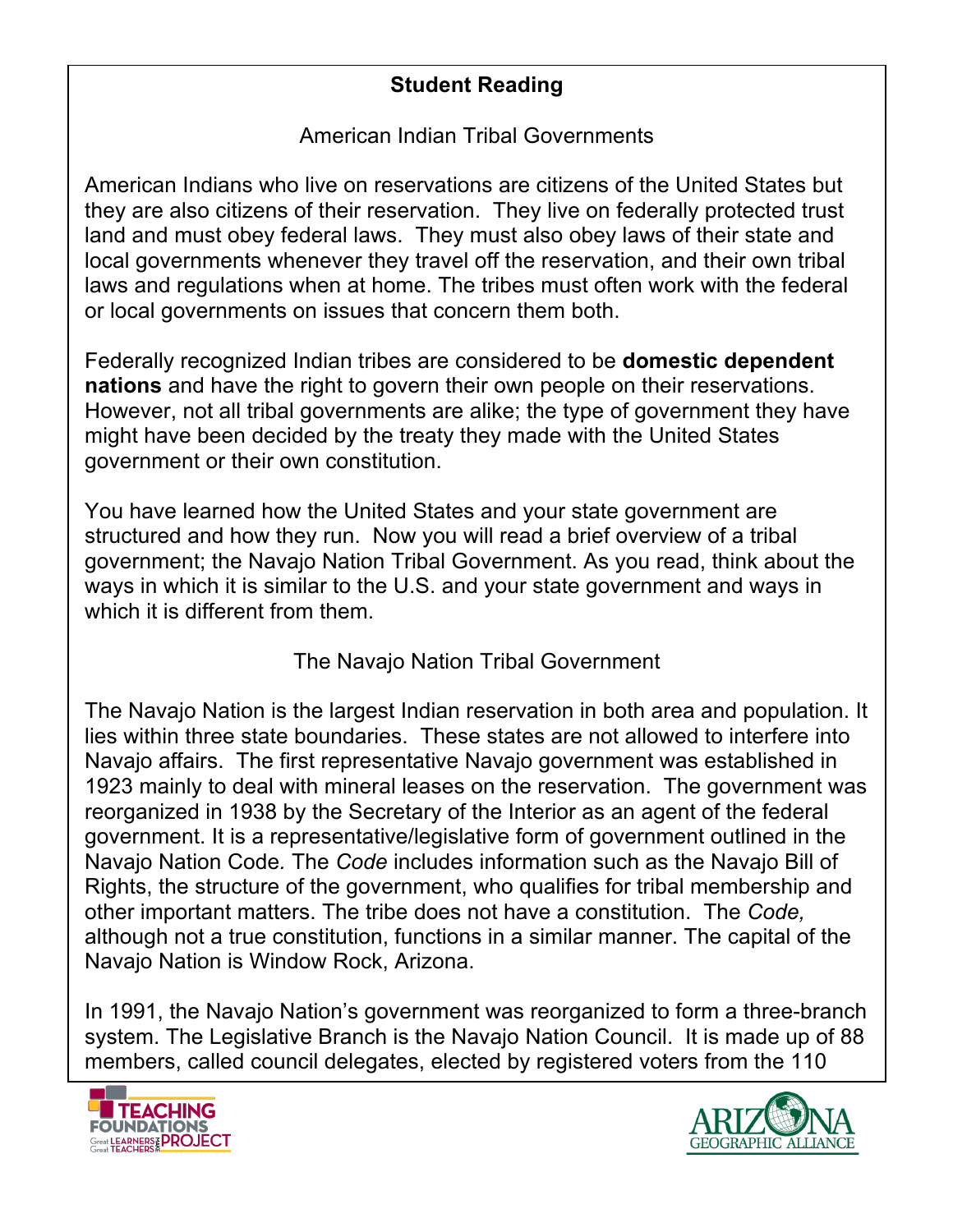Chapters, the unit of local government. Delegates must be at least 25 years of age, serve a four year-term, and currently there are no term limits. Their primary role is to make laws for the reservation; however, they also confirm the appointment of judges and justices. The Speaker presides over the Council and oversees the Legislative Branch. The Speaker is elected by the delegates for a two-year term. There are currently four standing committees which address needs and continue legislative work when the Council is not is session.

The Executive branch is headed by the President and Vice-President. The President is elected by popular vote every four years. Among the duties of the Navajo Tribal President are that he/she presides over the Navajo Nation Council; appoints all standing committee chairs and members; appoints judges; carries out the laws; and oversees the Executive Branch. In addition, he/she is responsible for the financial management of tribal funds and represents the Navajo Nation in talks with government and business groups.

The third branch is the Judicial Branch. It receives its power from the Navajo Nation Council and its role is to interpret and enforce the Council's laws. There are two levels within the court system; Navajo Nation Supreme Court and District Courts. There are currently three Supreme Court Justices. The Chief Justice of the Navajo Nation is the head of the Judicial Branch. All justices and judges are appointed by the President after being recommended by the Judiciary Committee of the Navajo Nation Council. Judges must then be confirmed by the full Council. The tribal courts have jurisdiction over all issues that arise within the Navajo Reservation.

#### Sources:

Navajo Nation Government https://www.navajo-nsn.gov/history.htm Navajo Nation Code http://www.nnols.org/navajo-nation-code.aspx



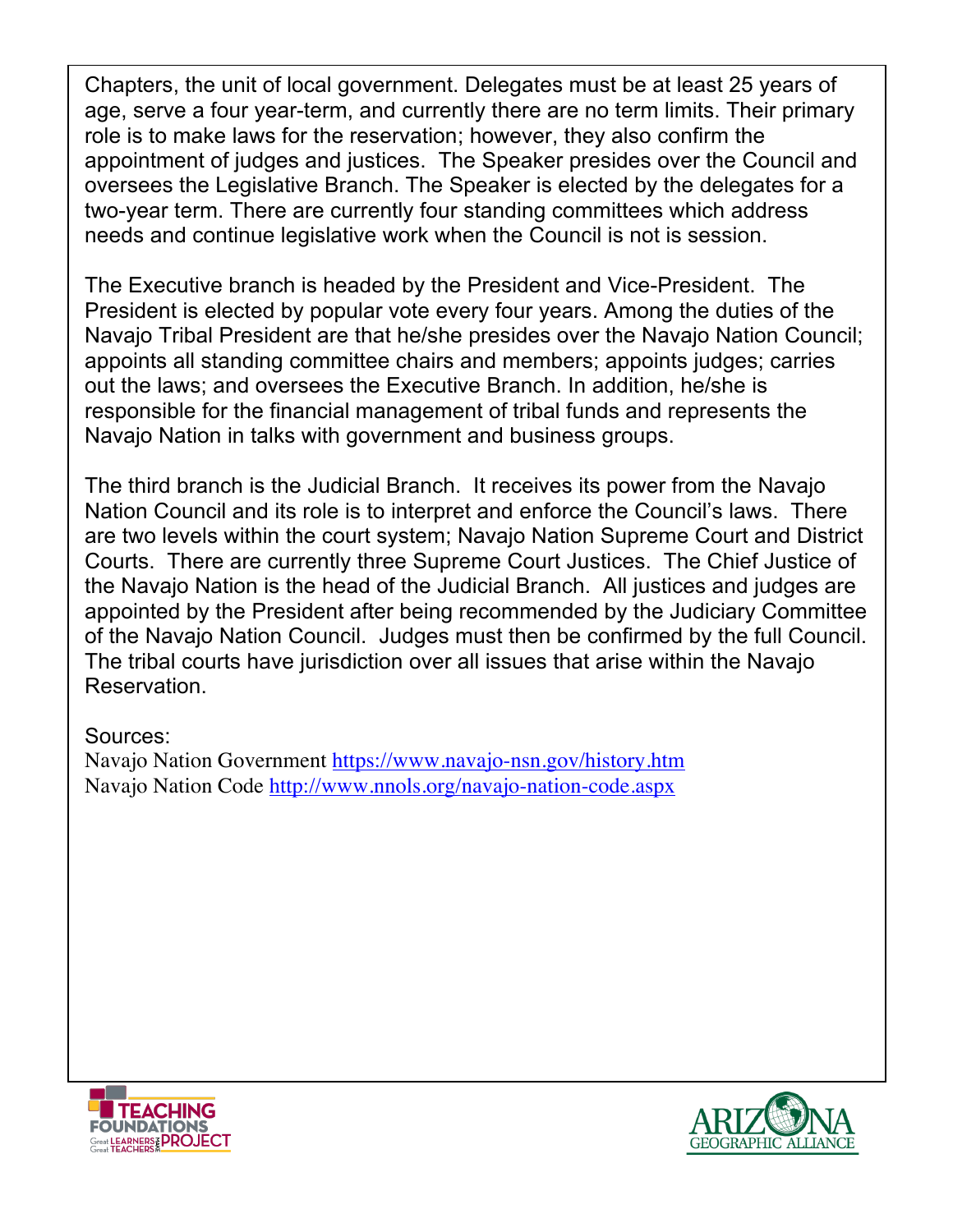| <b>Student Worksheet</b>                                                                                           |                                                                 |
|--------------------------------------------------------------------------------------------------------------------|-----------------------------------------------------------------|
| Compare and contrast the Navajo Nation Tribal Government with the federal<br>government by using the charts below. |                                                                 |
|                                                                                                                    |                                                                 |
|                                                                                                                    | HOW ARE THEY<br>ALIKE?                                          |
| 1.                                                                                                                 | <u> 1980 - Johann Barn, mars an t-Amerikaansk kommunister (</u> |
| 2.                                                                                                                 |                                                                 |
| 3.                                                                                                                 |                                                                 |
| 4.                                                                                                                 |                                                                 |
| 5.                                                                                                                 |                                                                 |
| 6.                                                                                                                 |                                                                 |
| 7.                                                                                                                 |                                                                 |
| 8.                                                                                                                 |                                                                 |
|                                                                                                                    |                                                                 |



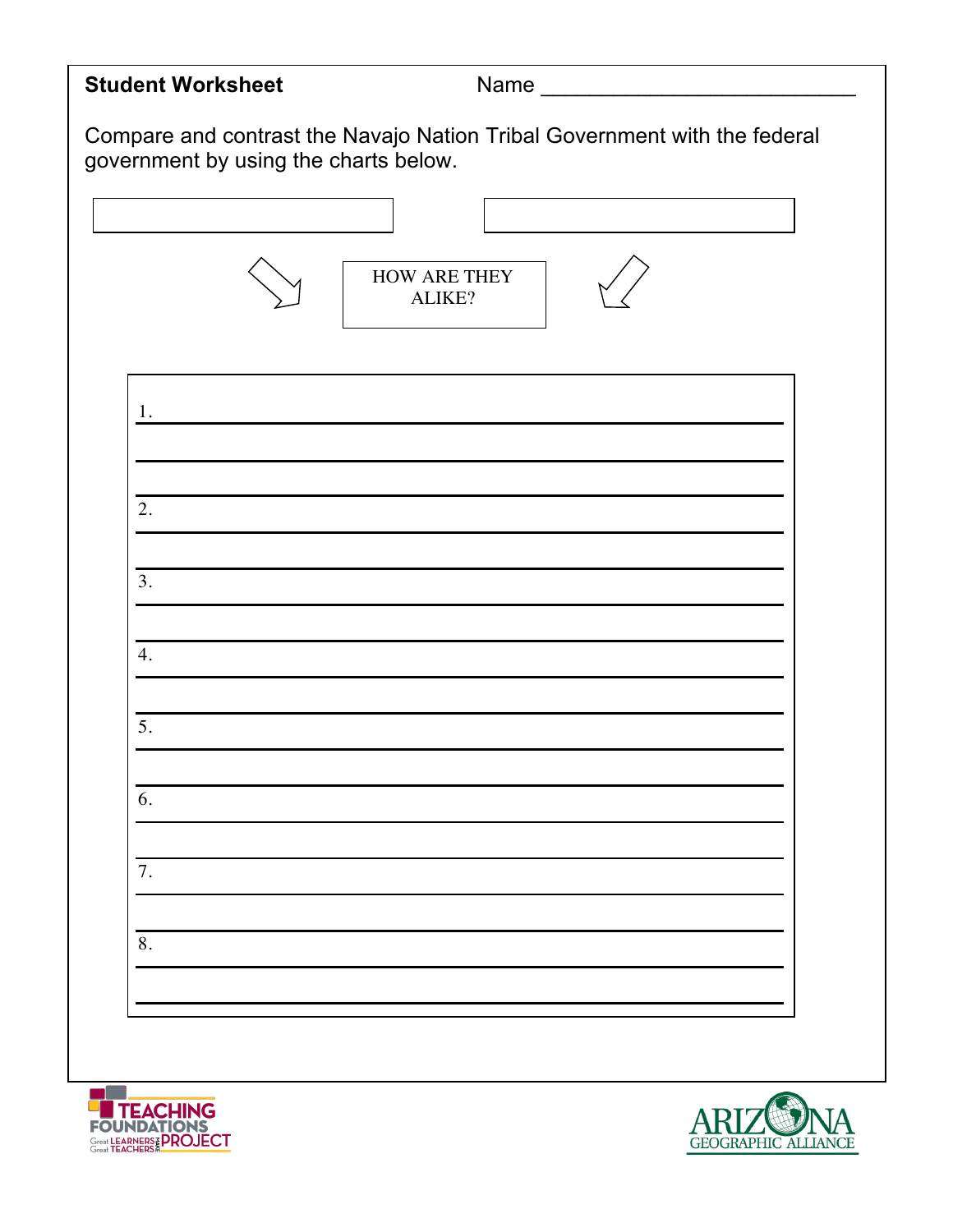



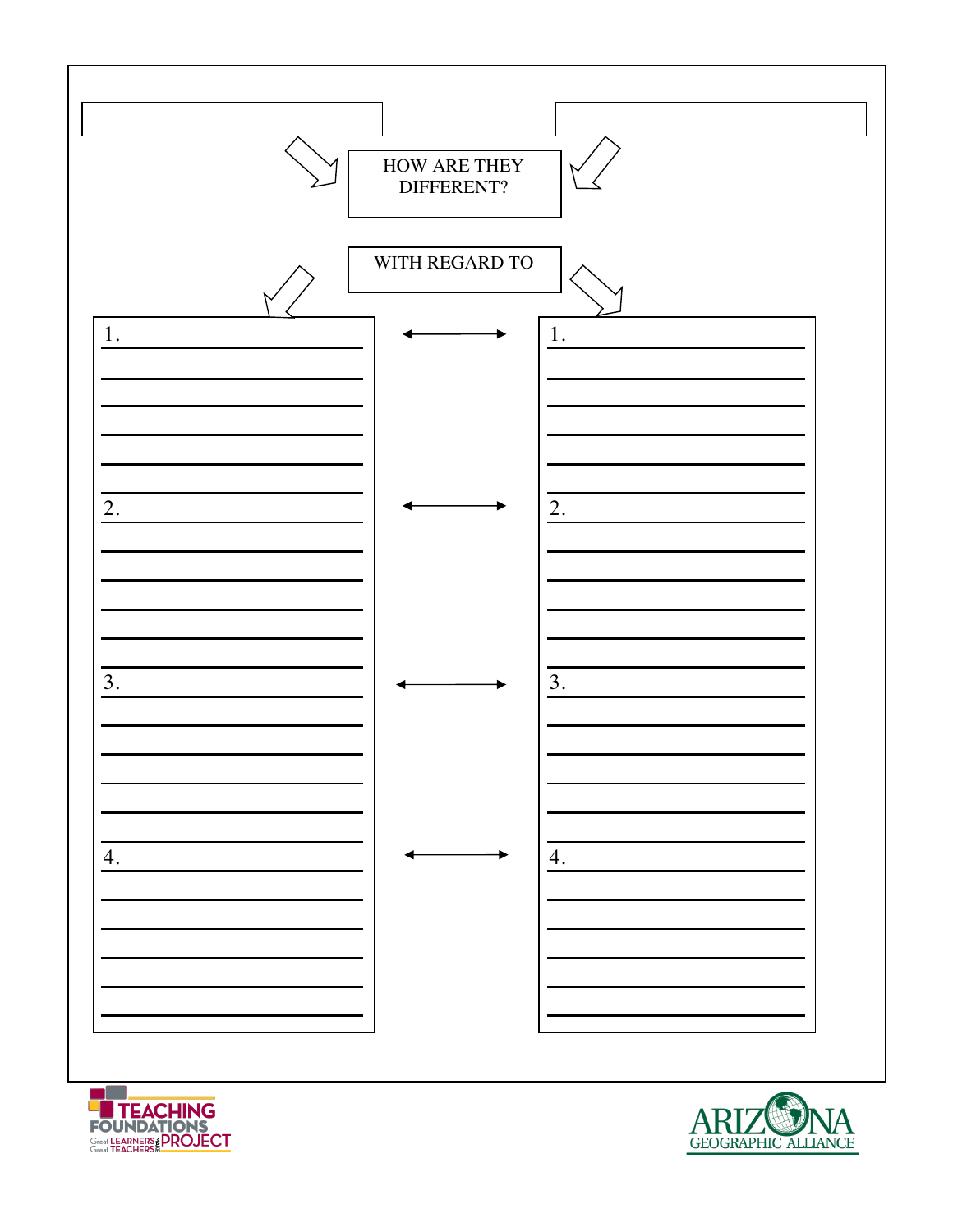### Student Worksheet Answer Key

# **Charts**

Answers may include:

How alike:

- 1. Both have the same three branches.
- 2. Legislative branch members are elected by the people.
- 3. Both Legislative branches have a Speaker position.
- 4. Both have a President elected every four years.
- 5. Both have a Vice President.
- 6. Federal judges and Navajo judges are both appointed by their President.
- 7. Both Presidents carry out laws and represent their constituents in talks.
- 8. Roll of Judicial Branches the same in both.
- 9. Both have a Supreme Court.
- 10. Both have Chief Justices.

How different:

- 1. Navajo Nation does not have a constitution. U.S. does.
- 2. Navajo Legislative Branch has only 1 house. U.S. has two (bicameral legislature).

3. Judges and Justices are confirmed by the Navajo Legislative Branch. Only the Senate confirms U.S. judges and Justices.

- 4. U.S. President has more power and duties than Navajo President.
- 5. There are 9 U.S. Supreme Court Justices and 3 Navajo Supreme Court Justices.

Accept other answers if appropriate.